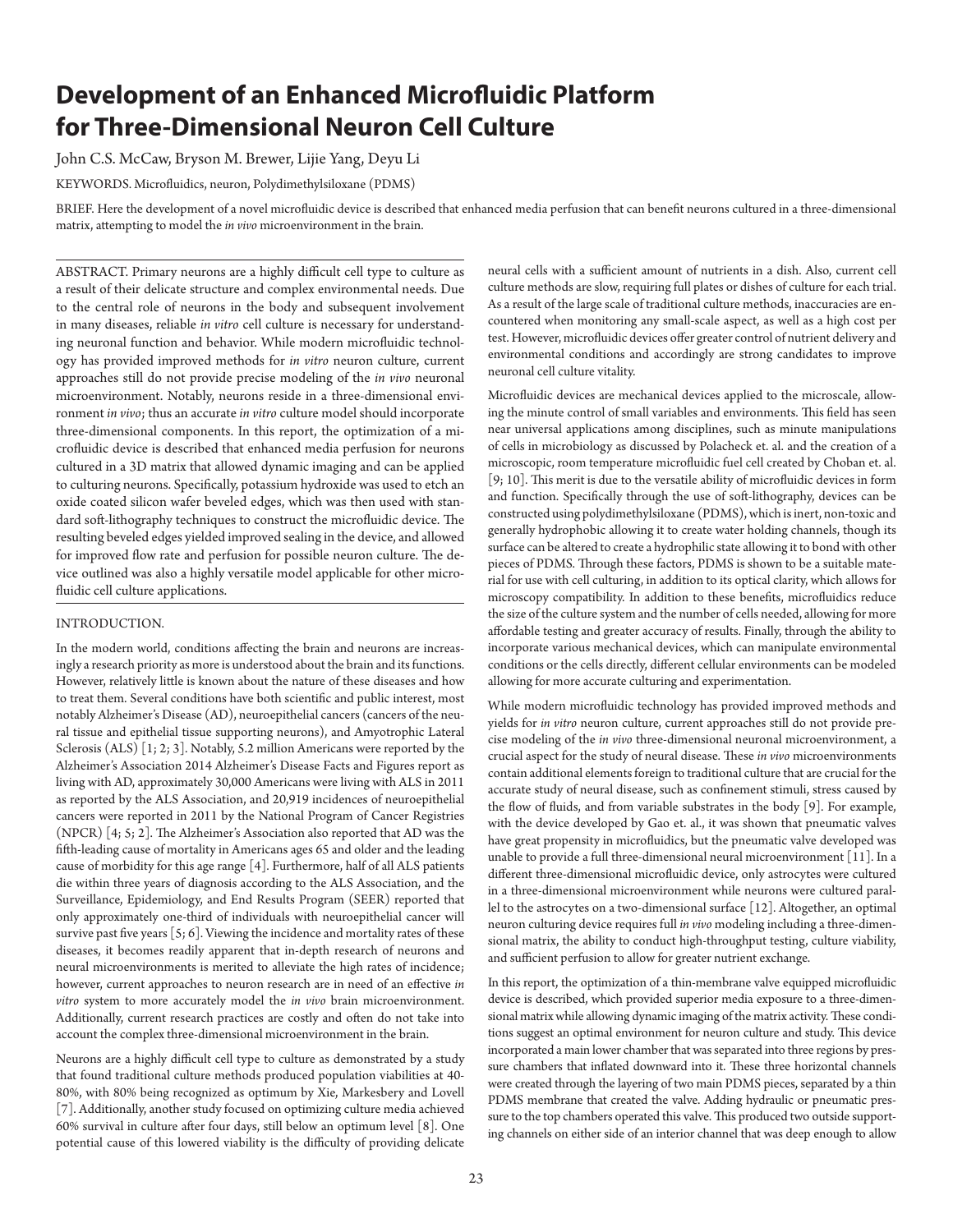for the loading of a three-dimensional collagen matrix. These changes to the microfluidic device allowed for the formation of a functional matrix and improved perfusion into the matrix, suggesting an improved method for culturing neurons.



Figure 1. 1A is an overhead schematic of the membrane valve device (A). 1B is an exact drawing of the main culture chamber with pressure chambers above, lined (B). In red is a cross-cut of the diagram, shown in C and D. (C-D) This device incorporated a main lower chamber with three inlets and outlets that was separated into three regions by pressure chambers that inflated downward into the main chamber, all shown in Figure 1A in two planes (A). In light blue is the bottom cell culture chamber and channels and in white is the pressure chamber, and the cells in the center depict where neurons would be cultured. These three horizontal channels were created through the layering of two main pieces, x and y  $(C)$ , separated by a thin membrane that created the valve, labeled z. Adding hydraulic or pneumatic pressure to the top chambers pushed this thin membrane  $(z)$  downward  $(D)$ , producing two outside supporting channels on either side of an interior channel that was deep enough to allow for the loading of a three-dimensional collagen matrix.

# MATERIALS AND METHODS.

## *Creation of the Silicon Mold.*

To create the first silicon mold for the lower chamber, an SPR-220 negative photoresist was patterned onto a silicon wafer of <100> orientation that was coated on both sides with a silicon dioxide layer. Following this, a positive mask outlining was placed evenly on the coated oxide wafer and exposed to UV light. The wafer was then soft baked and developed using an SPR-220 developer. The final feature was rinsed with deionized water to remove excess photoresist and was dried with compressed nitrogen.

1-3 days later, the wafer was removed and the back of the wafer was covered with tape before it was placed in a room-temperature Buffered Oxide Etch (BOE) bath until the silicon dioxide not covered by the photoresist pattern on the front of the wafer was visibly removed. The BOE used was an Ammonium fluoride – hydrofluoric acid mixture from Sigma-Aldrich (40207 ALDRICH St. Louis, MO). The wafer was rinsed with DI water and left to sit in a DI water dilution bath for several minutes, and then was rinsed a second time with DI water. Finally, the wafer was rinsed with acetone and isopropanol and then dried with compressed nitrogen.

For etching of the silicon mold to produce beveled edges, a wet potassium hydroxide (417661 SIGMA-ALDRICH St. Louis, MO) etch was performed. A 45% potassium hydroxide in water solution bath was heated to approximately 70-90°C and the wafer was submerged in the bath and allowed to etch for 1-7 hours, producing approximately feature heights ranging from 50µm to 210µm dependent upon etching time and temperature. Following this, the wafer was rinsed with DI water and dried with compressed nitrogen. The etching produces a 54.7° angle along all edges of the feature due to the <100> silicon crystal, which produced a desired bevel along all edges of the mold feature.

A second silicon mold was created for the pressure chamber piece by patterning SU-8 negative photoresist onto a silicon wafer in the method similar to that outlined above, and the baked SU-8 was used as the mold feature.



**Figure 2.** The process for fabricating the devices. It is important to note that the membrane was spin-coated on inactive plastic film while the PDMS thin film lower pieces were fabricated using a coated plastic transfer film.

### *Fabrication of the Devices.*

A thin film was constructed of the bottom layer mold features by using a standard 1:10 PDMS solution (SYLGARD 184 Ellsworth Adhesives Germantown, WI), cured at 65°C for at least two hours with the coated transfer film weighed down on top. Thick bottom layers were also used, made using 1:10 PDMS cured at 65°C. The pressure control chamber was fabricated with a 1:10 solution of PDMS on a silicon mold, which was degassed and cured at 65°C. The membrane was fabricated by spin-coating degassed PDMS onto an inactive plastic film at 3000 RPM, then curing at 65°C. The membrane and pressure chamber were plasma treated and bonded to each other, producing the pressure control chamber. The pressure control chamber and bottom layer were plasma treated and bonded together so that they were aligned in the fashion of Figure 1.

#### *Testing Efficacy of the Devices.*

To test the efficacy, green dye was added to the central channel of the device and held in place by the pressurized membrane valve. First, the dye was held in the center chamber for five minutes and monitored throughout for leakage. Following this, the pressure in the pressure chambers was released, showing normal flow into the outer chambers. Finally, a collagen (Type 1 Rat Tail Collagen High Concentration from BD Biosciences) matrix loaded with polystyrene beads (SPHERO<sup>™</sup> Polystyrene Particles (5% w/v) from Spherotech Inc.) was loaded in the central chamber of the device and allowed to polymerize at 37°C. The pressure valve was released and dye was loaded into one well of one of the outer chambers, demonstrating the perfusion of the dye across the collagen matrix. During these tests, images were taken at regular intervals to monitor the quality of the seal.

## RESULTS.

#### *Efficacy of the Seal Compared to Prior Devices.*

Due to a sieve valve effect that occurs when attempting to seal rectangular channels with a deformable polymer membrane, previous devices such as that developed by Gao et. al. had difficulty holding pressure for large channel heights, a requirement to produce a three-dimensional microenvironment [11]. However, the new beveled device was shown to reduce this effect by forming a better seal with the channel sidewall (Figure 3A-C). Note that in Figure 3B and 3C, the small amount of leakage was likely due to diffusion through the thin water layer between the deflected PDMS membrane and the PDMS bottom layer. This leakage was minimal enough to be insignificant in the devices applications to three-dimensional culture, as the collagen matrix was still able to polymerize effectively.